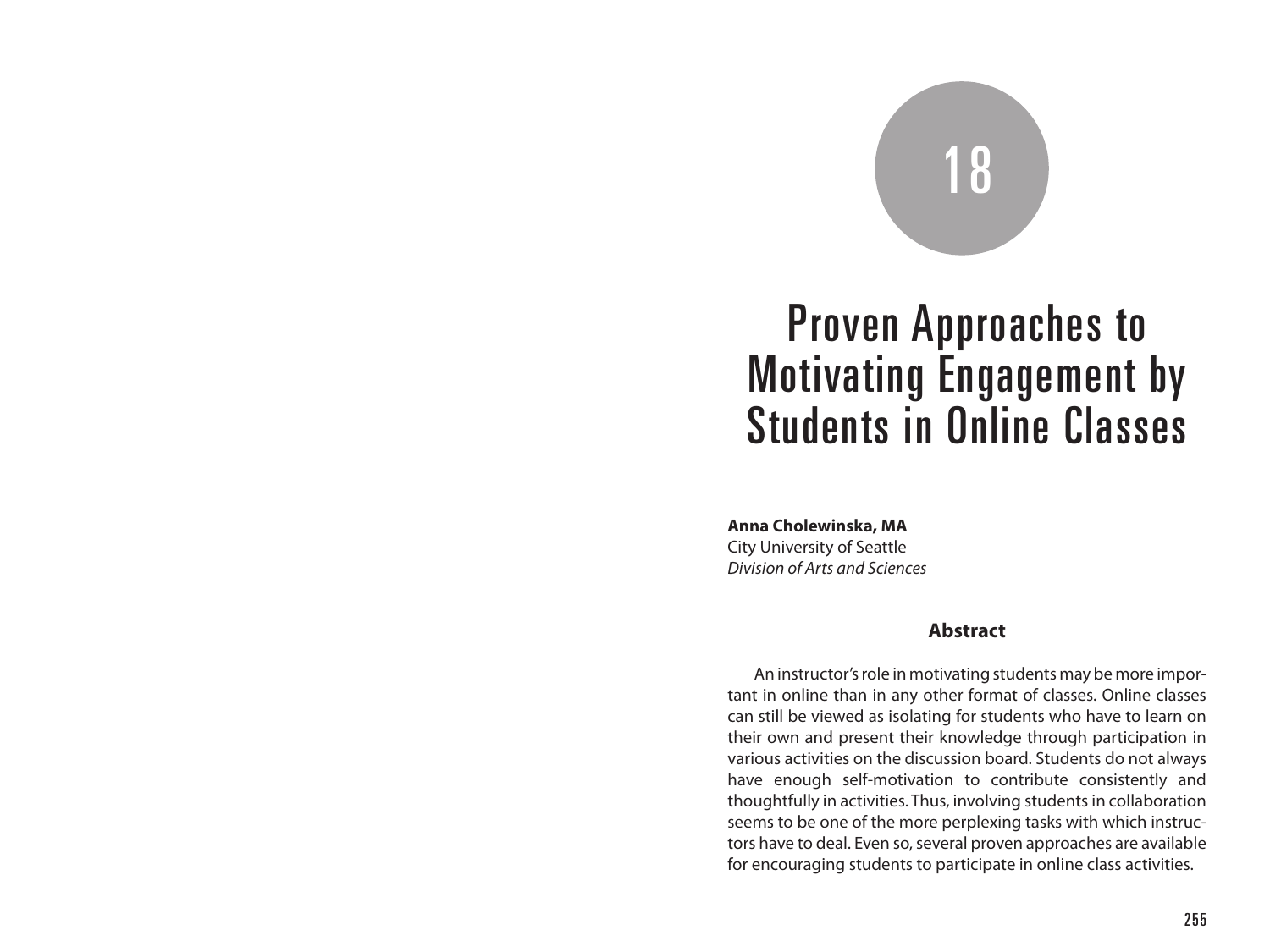# **Introduction**

Participation in online activities can easily be imposed upon students through curriculum design. Engagement in class activities could be simply included as one of required and graded assessments, and students may view it as more or less important depending on the percentage of their final grade for that course. This approach, while successful in driving students to participate, most likely will result in students' minimal engagement in discussions or online activities. Additionally, the quality of contribution may not be as high as it could be if instructors were to use other, more positive methods of motivating and engaging students.

Highly successful instructors do not rely on curriculum requirements only to facilitate a quality class. They engage students in activities and are actively involved in the facilitation of discussions. They post interesting and complex questions, show other aspects of discussed topics, incorporate new ideas, provide real-life applications, and share their own professional experiences in discussions as they work to create a supportive classroom environment.

#### **Background**

The impact of an instructor's presence on the dynamics of the class is a highly researched topic among those studying higher education. Mandernach, Gonzales, and Garret (2006) emphasize that the instructor's presence is central to the effectiveness of online learning. They point out that a delicate balance needs to be found in online classes, as too much interaction leads to student feelings of being overburdened, while too little interaction may cause isolation and feelings of not being heard. Mandernach, Dailey-Herbert, and Donnelli-Sallee (2007) add that in online courses students could only notice the presence of instructors when they visibly participated in discussions by submitting posts to the threaded discussions. This is also a reason why Burgess and Strong (2003) stress that "each online class must be a reliable and robust teacher-present environment, that is in effect, always in session throughout the term" (p. 2).

A supportive classroom environment is a broad term that describes various instructor behaviors. It includes friendly icebreaking activities at the very beginning of the quarter when students introduce themselves to their classmates and learn about expectations in the class. In the online delivery format, those activities may also be conducted by posting a self-introduction with a photo or scavenger hunts that would make students search for details about their class.

Creating a supportive classroom is not a new concept and is very important in any classroom setting. Vella (1994) described twelve principles of effective adult learning, including safety in the environment and process; respect for learners as subjects of their own learning; and teamwork or working in small groups. While she discussed these in the context of a traditional classroom, the online environment is not that different. In fact, creating a supportive classroom may be viewed as even more critical in this format as students' online learning is still often viewed as very isolating and anonymous (Bambara, Harbour, Davies, & Athey, 2009; McInnerney & Roberts, 2004). Therefore, creating a safe learning environment helps students overcome anxieties about online learning and learn to participate with no fear that they will be ignored, ridiculed, or exposed to others as negative examples. Through positive classroom experiences, students realize that instructors are available and will assist them in their learning. Such positive activities also include offering periodic summaries of what was already taught in the class, detailed feedback on student performance, and help for those students who need to improve. Finally, as pointed out by Heuer and King (2004), instructors can model student behavior by setting a positive example for collaboration and discussion participation. They also coach students, providing them encouragement, support, motivation, and feedback. Highly engaged instructors, who are visibly present to students through posts and comments, observe similar behavior in their students who also actively participate in discussions, incorporate new ideas into their posts, and in general do not limit their presence and contribution to mere fulfillment of basic requirements for engagement in course activities.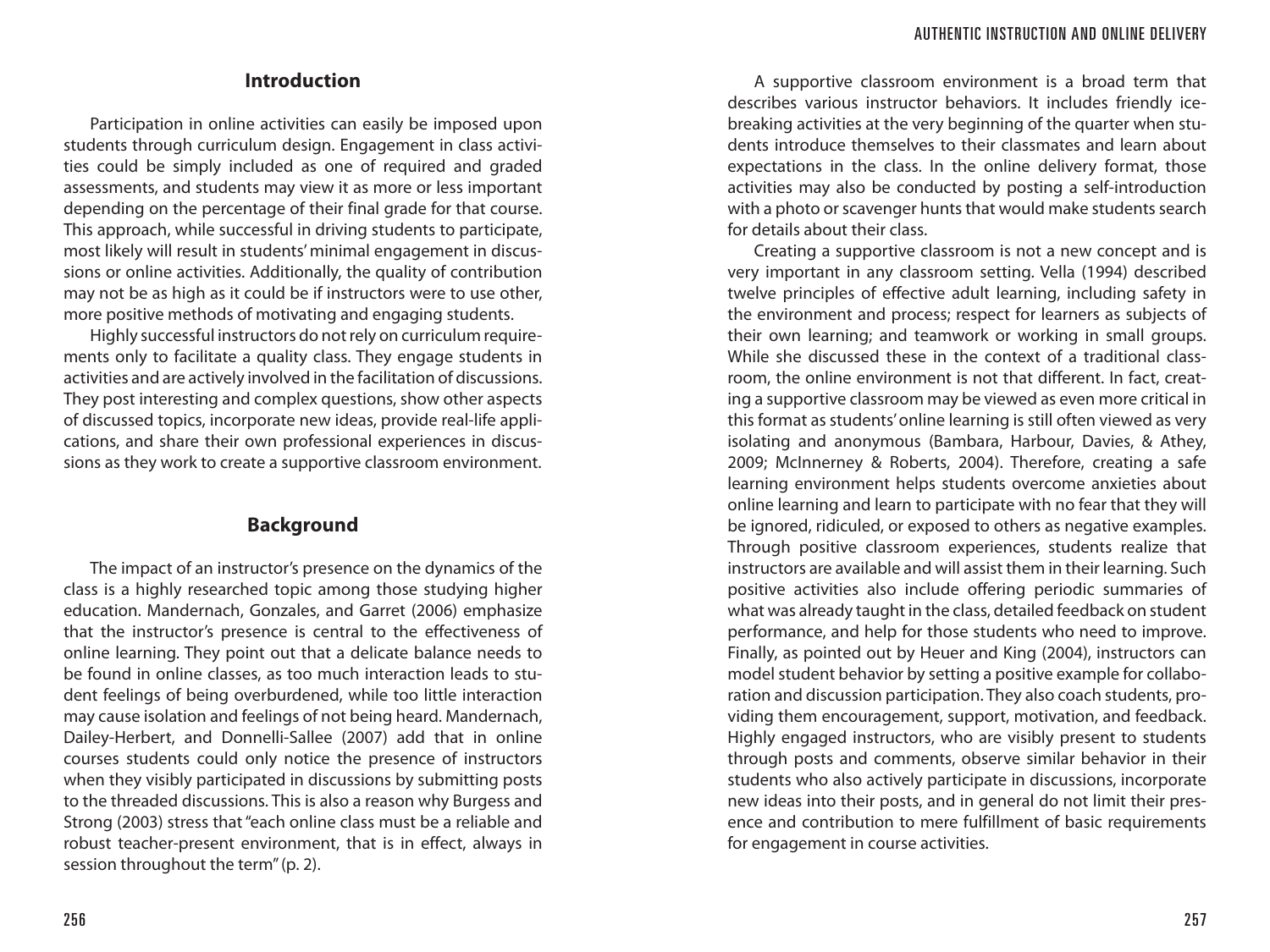Quantity and quality of student interaction in online courses depends, however, not just on the active engagement of instructors; it also depends on the quality of the instructor's engagement. Instructors cannot limit their interactions to scattered and short comments to students. Their role as facilitators starts with soliciting complex and interesting problems or questions that compel students to use course concepts and to make references to concepts learned in previous courses or professional experience. Moreover, it is the instructor's role to move discussions to a further level by emphasizing the advantages and disadvantages of students' approaches and alternative viewpoints as well as the results and the importance of their standpoint. Simultaneously, instructors facilitating online activities advocate clarity of response by persuading students to be elaborate in their posts. As Maor (2003) points out, online instructors need to be ready to intervene in the discussion when it stalls or goes off track and ensure that student postings are professional and scholarly and that they serve as experiences that connect the students to one another.

Observations from courses taught at City University of Seattle appear to support the findings presented in the literature. Analysis of courses taught by twelve Division of Arts and Sciences instructors showed that the level of student engagement depended significantly on the instructor's engagement. In all classes, most of the students began with a very positive attitude; they engaged and made an effort to participate in class activities. By the third week of the quarter, students started to show signs of differentiating between highly engaging classes in which instructors did not rely on curricular requirements only and courses that were much less engaging where instructors merely expected students to fulfill minimum requirements for participation. In the latter the number of student posts started dropping from the first and second week highs. This trend continued until the very end of the quarter. Students typically posted only on two different days, and some submitted all posts on one day. None of the students exceeded the minimum required number of posts, and some of the students submitted less than the minimum required number of posts. In extreme cases students chose not to participate at all. Similarly, qualitative analysis of student posts in such classes showed that

student responses were very short, with no or very few connections between concepts learned in the current session and those learned in previous sessions or previous courses; students did not make an effort to use materials other than textbook resources or real-life situations to illustrate or support their posts in the discussion. Overall, course quality seemed very low.

At the same time, students in classes with active facilitation of discussion were very engaged. Most of the students posted more than the required number of times and typically a high number of posts continued throughout the entire quarter. Students posted on more than two days, and none of the students posted on one day. While the quality of the posts varied between classes and students, generally it was relatively high; in each class there was evidence of students connecting concepts from various sessions and classes as well as using various examples to support claims in the discussion.

### **Proven Practices**

When City University of Seattle started offering online courses over a decade ago, no specific guidelines existed for student and instructor participation. Even though participation in online activities, such as threaded discussions, was built into those courses as a graded assessment, it was not clear what it really meant in terms of timeline. In 2004 the first set of guidelines was created for Division of Arts and Sciences students. Those guidelines included clear expectations for timely submission of posts. More specifically, a three–four rule was created. It required students to post their initial responses to an instructor's questions no later than the end of the third day of the weekly session and then to participate in student-to-student and student-to-instructor discussions during the remaining four days. That simple rule significantly changed the dynamic of the discussions.

In 2006 the CityU Online Coordinating Committee (OCC) introduced a set of guidelines for all instructors and students. Those guidelines described the timelines for submission to threaded discussions, the number of posts required in the discussion (origi-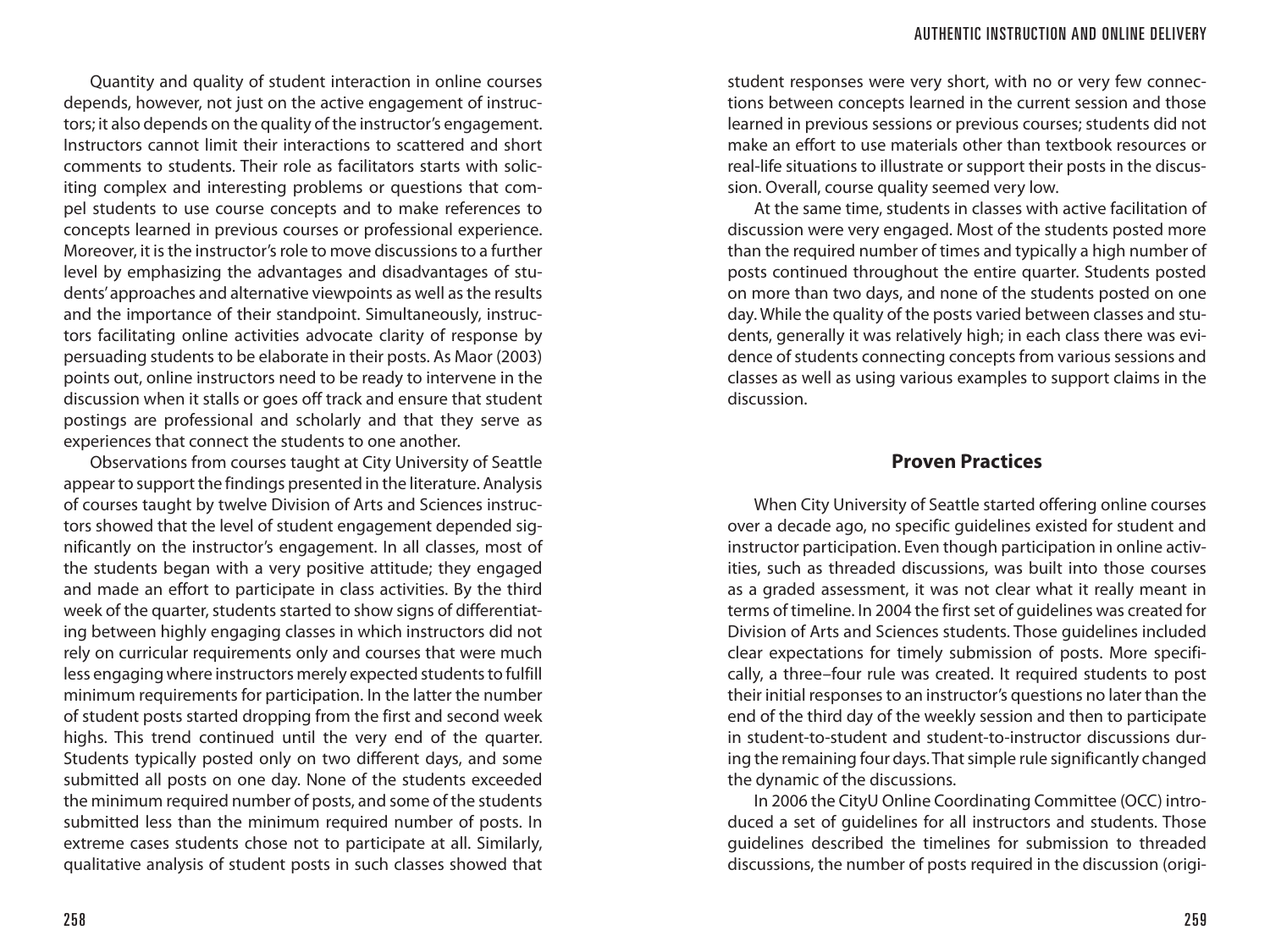nal response and at least two posts in student-to-student discussion), and the quality of the discussion (using writing conventions, not limiting posts to short comments such as "good job"), and the response time to e-mails and inquiries, etc. Implementation of these guidelines increased the level of participation in many courses. For example, in the first psychology courses offered online, there were less than 100 posts per session in a class with 12–16 students. This number increased to about 120 posts per week after the first set of guidelines was introduced and then jumped again to more than 150 posts after guidelines for online instructors and students were implemented. Currently, it is not unusual to see more than 200 posts each week in classes of similar size.

Clear guidelines for students help them understand that online discussion does not happen on its own. At the same time, guidelines for instructors help them realize that they need to be active as well as to model student behavior. Instructors who moved from message posting to engaging in discussions helped students to do the same. As a result students felt that they learned more from those instructors. This was reflected in student comments and evaluations. As noted before the evidence in the literature about online education is clear: it is instructors who shape the course and the student-to-student and student-to-instructor interactions. While there is no "one-size-fits-all" rule indicating the optimal level of interaction, students need to see active instructors, and instructors need to find a balance between encouragement and the activities, depending on the nature of their classes, group composition, etc. (Dennen, 2005).

The required level of participation in online threaded discussions was just a small part of the success in increasing student engagement in course activities. As Dallimore, Hertenstein, and Platt (2004) note, non-voluntary participation is not an effective way to increase participation. It has to be accompanied by other practices to keep students interested in courses and course activities as well as to help them feel safe to share. CityU created a set of best practices in collaboration with the most successful instructors who shared their ideas about teaching online. The perception of isolation, from other students as well as the instructor, is one

of the main student complaints about online courses (Bambara, Harbour, Davies, & Athey, 2009; McInnerney & Roberts, 2004). Therefore, all CityU instructors are required to post their profiles in class shells so students know how to find them. While the profiles in early online courses were very short and limited to contact information and office hours, most instructors now submit their photo and include personal information about themselves. Additionally, to make interaction in class more personal, many instructors require students to submit their photos as part of the introductory assignment. Similarly, instructors are strongly recommended to greet all students in the course by replying to their introductory posts. These practices ease initial fears about a class and make students feel welcome and comfortable as seen by the number of posts in the introductory activity.

While the quantity of interaction could be relatively easily prescribed by requirements built into the curriculum, it is much more difficult to define the quality of participation. One way to ensure quality is to create rubrics that specifically describe how activities will be assessed. The OCC created a rubric that is used in all online courses. In addition to being graded for timeliness and the number of posts in the discussion, students are also graded based on the depth of their posts, their use of concepts from the course, and the way that they support them with evidence from the required textbook and additional sources. However, it is important to emphasize that even the best rubric will not prevent students from discussing unrelated issues, and, as Maor (2003) pointed out, instructors need to be ready to intervene in such situations. Additionally, as the literature suggests, instructors need to model professional discussions in which students learn from instructors and fellow students. Through questions and comments to student posts, instructors need to shape discussions that will help students learn course concepts. However, what is most important is that instructors need to make discussions relevant to students' experiences and other course activities (Dennen, 2005). The CityU "practitioner/instructor" model seems to encourage that practice. In combination with questions based on case studies, vignettes, or current events, faculty add their practical experiences throughout the discussions and online activities whenever appropriate.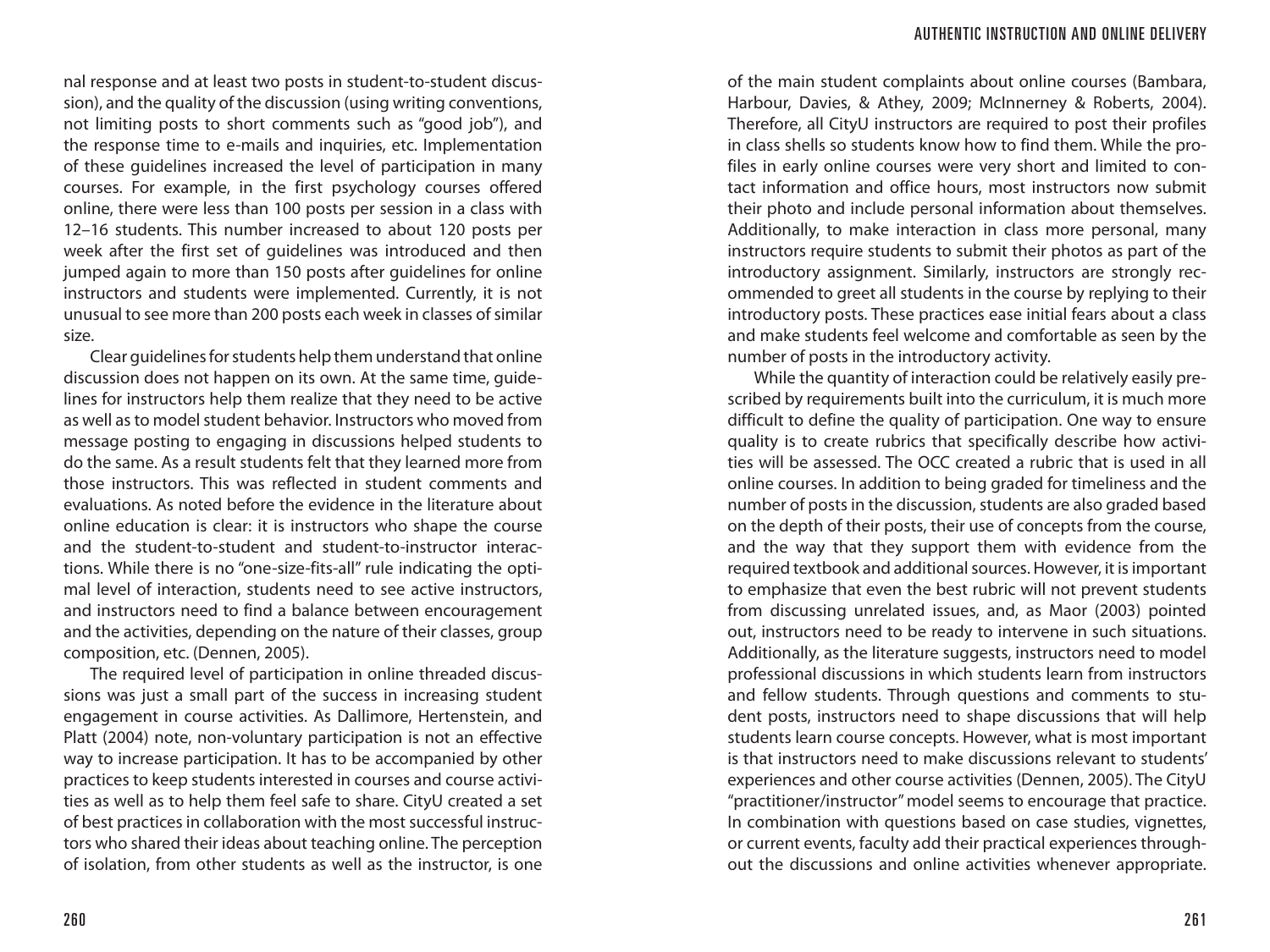The best instructors are practitioners who regularly use their professional experience, share articles with students, and encourage them to do the same. Documentaries and news are often used as examples for the discussions in psychology and social sciences classes. The best instructors contribute significantly to the discussion, accounting for about 20–25 percent of the total number of posts each session. Students looking for a model of online behavior see their instructors engaged, asking questions, and making relevant connections between theory and practice.

While in general this is a desired model, it is important to realize potential problems. The literature about online education cautions about overactive instructors who can be viewed as a threat to student learning. They can easily dominate discussions, which can prevent or discourage students from participating (Dennen, 2005; Mandernach, Gonzales, & Garrett, 2006; Palloff & Pratt, 2001). Instructors need to find that right balance between being too absent and being too active. Moderation and balance are the keys to a successful class, and this balance may differ based on many factors, such as discipline, class (introductory *vs.* advanced) topic, group dynamics, etc. There is no magic number of posts that could be recommended for all instructors who are teaching online. To avoid bias and instructor-dominated discussion, some instructors choose not to participate in discussions until students post their original responses to session questions. They observe discussions at the beginning of the week and start posting their comments in the middle of the week, allowing students to freely express themselves in their initial posts. Then through various questions, they show students different sides of the discussed issues. Finally, while it is recommended that instructors make relevant connections between theory and real-life examples, it is difficult at times to keep students focused on the course concepts. Instructors constantly need to observe discussions to make sure that real life examples and applications are simply used to illustrate or support discussed theories and concepts rather than allowing them to dominate the class objectives. Otherwise discussion might become useless or at times even uncomfortable for students to participate.

# **Future Research Directions**

There is a great need for future systematic research that would investigate ways to motivate online students to participate in class activities. Motivation is a very complex concept. Many variables impact motivation, starting with intrinsic factors such as student motivation for taking courses, personal situations, personality of the students, etc. and ending with extrinsic factors such as the personality of an instructor, group dynamics, the composition of the class, the type or level of the class (elective *vs*. required, introductory *vs*. advanced), or the relevance of topics discussed to students' experiences. It would be beneficial to conduct a longitudinal study of different groups of students to better understand the correlation of these factors with student motivation.

Online learning can be very engaging and beneficial for students. In a supportive online classroom, less formal activities are seamlessly combined with formal and academic discussions while instructors find a delicate balance between being too active and too absent.

#### **References**

- Bambara, C. S., Harbour, C. P., Davies, T. G., & Athey, S. (2009). The lived experience of community college students enrolled in high-risk online courses. *Community College Review, 36*(3), 219-238.
- Burgess, L. A., & Strong, S. D. (2003). Trends in online education: Case study at Southwest Missouri State University. *Journal of Industrial Technology, 19*(3). Retrieved from http://atmae. org/jit/Articles/burgess041403.pdf
- Dallimore, E. J., Hertenstein, J. H., & Platt, M. B. (2004). Classroom participation and discussion effectiveness: Studentgenerated strategies. *Communication Education*, *53*(1), 103-115.